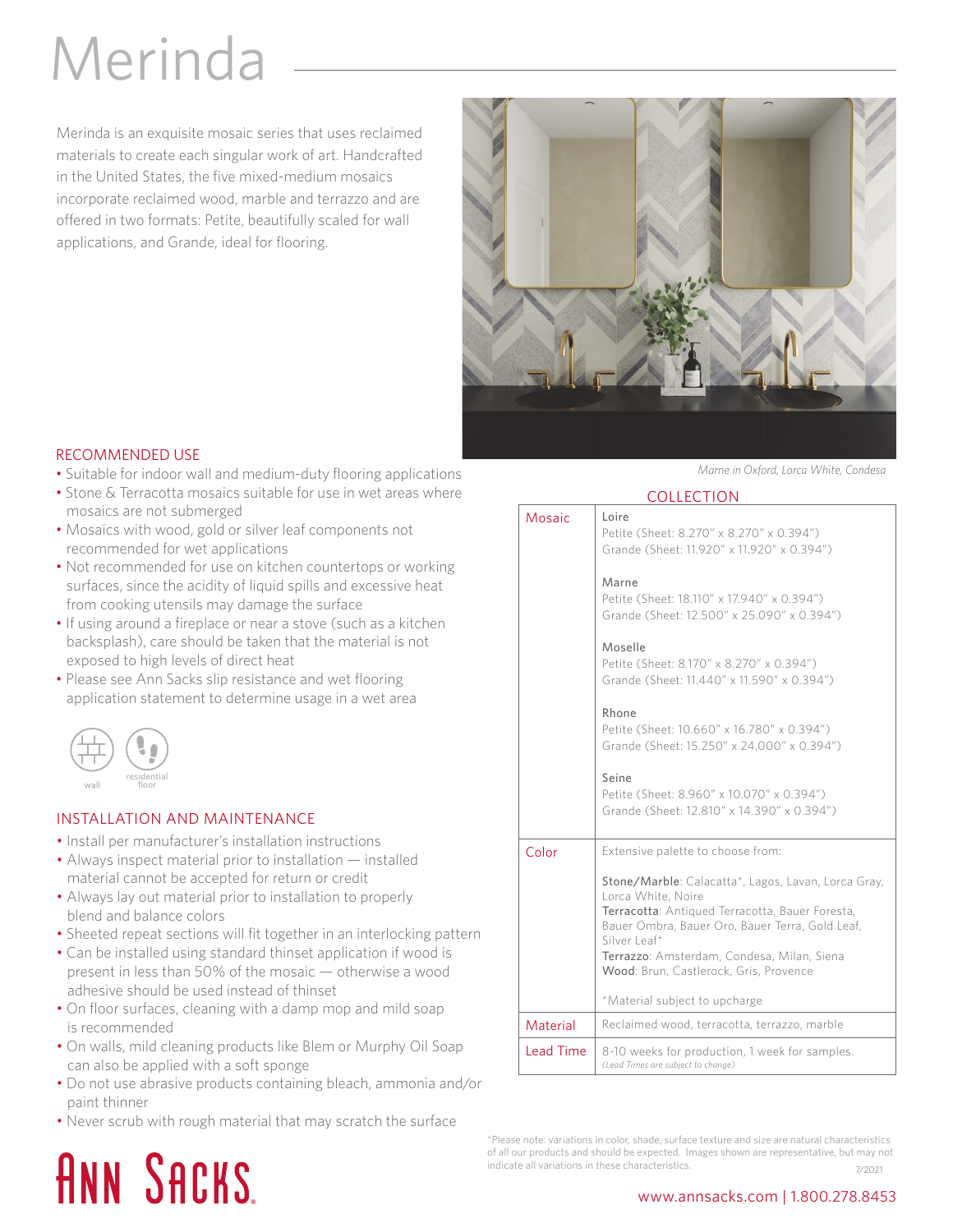## Merinda

DESIGNS *(Shown in: Lorca White, Castlerock, Amsterdam)*



Loire



Marne Moselle





Rhone Seine



# **ANN SACKS.**

\*Please note: variations in color, shade, surface texture and size are natural characteristics of all our products and should be expected. Images shown are representative, but may not indicate all variations in these characteristics. The matrix of the matrix of  $\frac{7}{2021}$